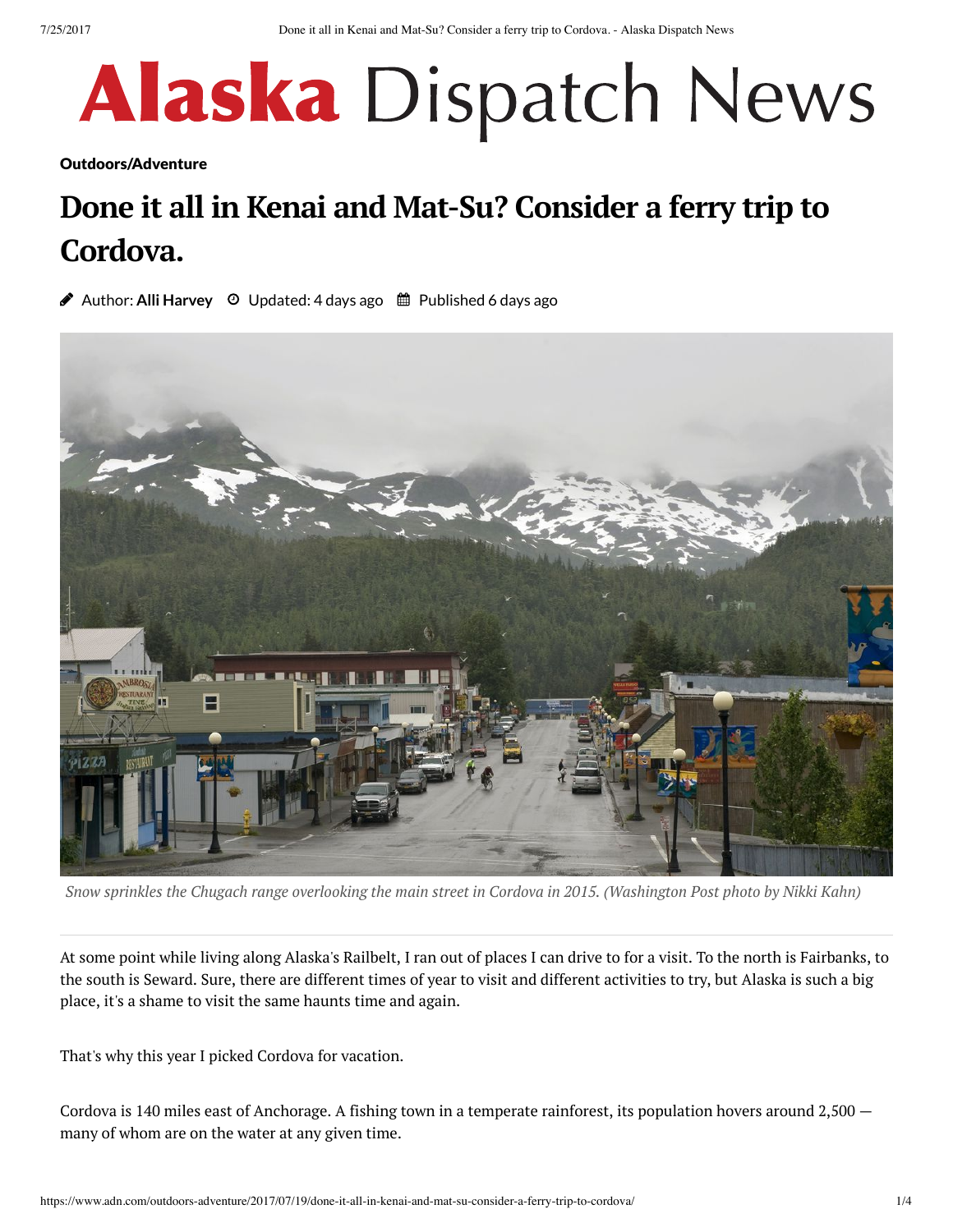7/25/2017 Done it all in Kenai and Mat-Su? Consider a ferry trip to Cordova. - Alaska Dispatch News

Cordova looks and feels like a miniature Juneau, down to the glacial green of Orca Inlet. The inlet, like the Gastineau Channel, wraps around downtown. Deeply forested mountainsides jut straight up from the deep blue-green waterline into clouds that are constantly shifting to obscure and then reveal peaks in every direction.

In short, it's magical. And it has the same matter-of-fact fierceness shared by other remote Alaska communities I've visited. This is not Alaska on the convenient road system, or Alaska in the big-box store.

Cordova doesn't offer a standard getaway, and it's not for everyone. But for me, being there felt like a fist-down-on-thetable expression of life in its directness and beauty. Since I was one of only a handful of tourists in town, I had a front-row seat.

### **Cordova by boat**

I've become jaded to travel. When I was younger, every time I flew in a plane I marveled at how crazy it is to travel in a climate-controlled room through the sky and land somewhere completely different.

It seemed unnatural to travel casually to a place so far away that just a hundred years ago was too remote for most people to journey to at all, never mind for a long weekend. Shouldn't there be more time and effort required?

Well, the ferry from Whittier to Cordova was quicker than kayaking, but about 6.5 hours longer than flying (the ferry trip is seven hours long; flying from Anchorage takes about 30 minutes). The boat ride met my repressed need to let great distances sink in.

In fact, it was one of the highlights of my trip. For the ride to Cordova, the sun was so warm and intense I fumbled around for sunscreen. We pulled recliner chairs out to the solarium deck and chatted as we watched Whittier become a tiny dot behind us. When it got cooler and cloudier, we went inside and played a game of hearts. Then, finally, pulling near to Cordova, we stood at the front of the boat, admiring caves and waterfalls along the shore, spotting otters and excitedly anticipating where we were going.

## **Cordova by trail**

Our first full morning in town, my husband did what most people do on vacation: set out on a long run. (My stepdaughter and I pressed the bear spray into his palm, wished him well and wandered into a cafe).

When he was back, we asked him how it went. He said it was one of his top five favorite trails in Alaska.

This kind of statement is off the charts on my husband's enthusiasm scale, so I quickly zeroed in on what made the trail so amazing.

Heney Ridge Trail is a 4.1-mile route winding through spruce-hemlock forest and low muskeg areas up to above treeline on the ridge. The trailhead is easily accessed from Whitshed Road, a short drive from town.

For my husband, who used to work on trails, the construction of the trail itself is as impressive as the natural scenery. The surface is extremely well built and cared for, with innumerable stairs and boardwalks built into the marshy surfaces and rough-hewn logs that were cut in half and put down as bridges.